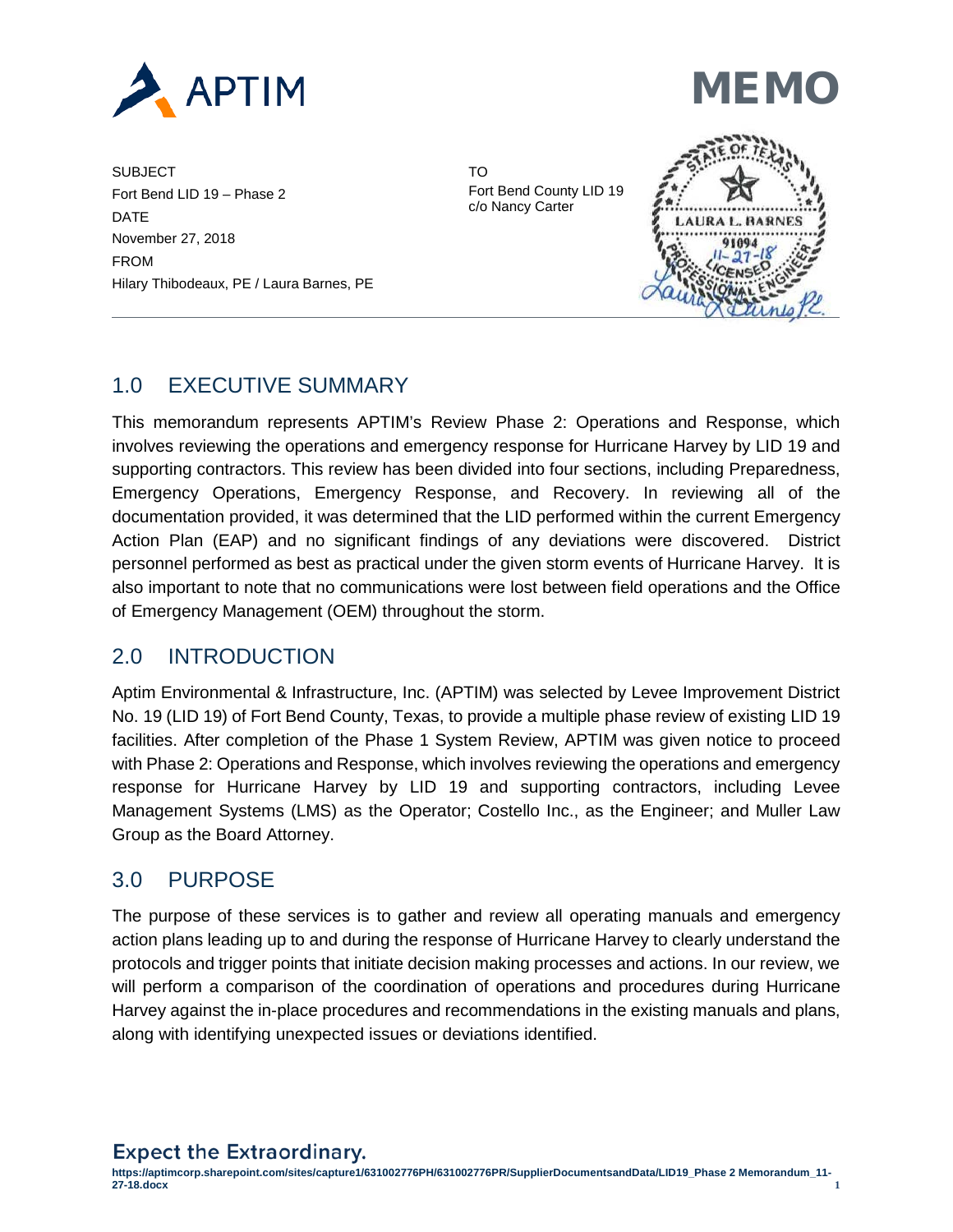

# 4.0 METHODOLOGY & ANALYSIS

The method used for investigation included discussions with District personnel, as well as with staff from other agencies, and review of any available daily reports and data collected during Hurricane Harvey. We also reviewed all after-action reports and performed a comparison of the coordination of operations and procedures during Hurricane Harvey against the in-place procedures and recommendations in the existing manuals and plans. For any unexpected issues or deviations identified, we have documented and provided findings along with recommendations, included in this memorandum.

In order to successfully and efficiently communicate our process, we have divided our review under the headings of Preparedness, Emergency Operations, Emergency Response, and Recovery.

# 5.0 BACKGROUND / STORM EVENT

To help better understand the need for the analysis of the performance, the following is provided as a brief description of the magnitude of the event requiring the emergency responses:

Hurricane Harvey was projected to be a Category 3 storm on Thursday, August  $24<sup>th</sup>$ , but by Friday, August 25th, it was projected to be a Category 4 hurricane with 115 – 130 mph winds. Additionally, it was projected to stall over South Texas for days, resulting in not only damaging winds, but also extremely heavy and excessive rainfall, producing flooding in many areas of the region, especially east of the center of circulation.

In Riverstone, 34" of rain fell between the evening of Friday, August 25, 2017 and Tuesday, August 29, 2017. Within the same time period, the Brazos River rose to levels that prevented gravity drainage. The only means of removing stormwater from within the system was by way of the Steep Bank Creek Pump Station. During this event, waters within the system rose to unanticipated levels; and as a result, LID 19 experienced structural flooding.

# 6.0 PREPAREDNESS

### 6.1 Communications

Although not specifically called out in the EAP, the following communication preparedness activities were initiated prior to Hurricane Harvey making landfall:

- LID 19's website was confirmed to have the ability to post emergency information during severe weather.
- It was confirmed by the board attorney that an onsite generator was available for backup power, and that out-of-state personnel would be available to provide assistance, if needed, to assure continual updates to the public.
- The attorney made efforts to ensure the alert systems were operational prior to the event by sending test communications via text message to all participants who signed up for alerts.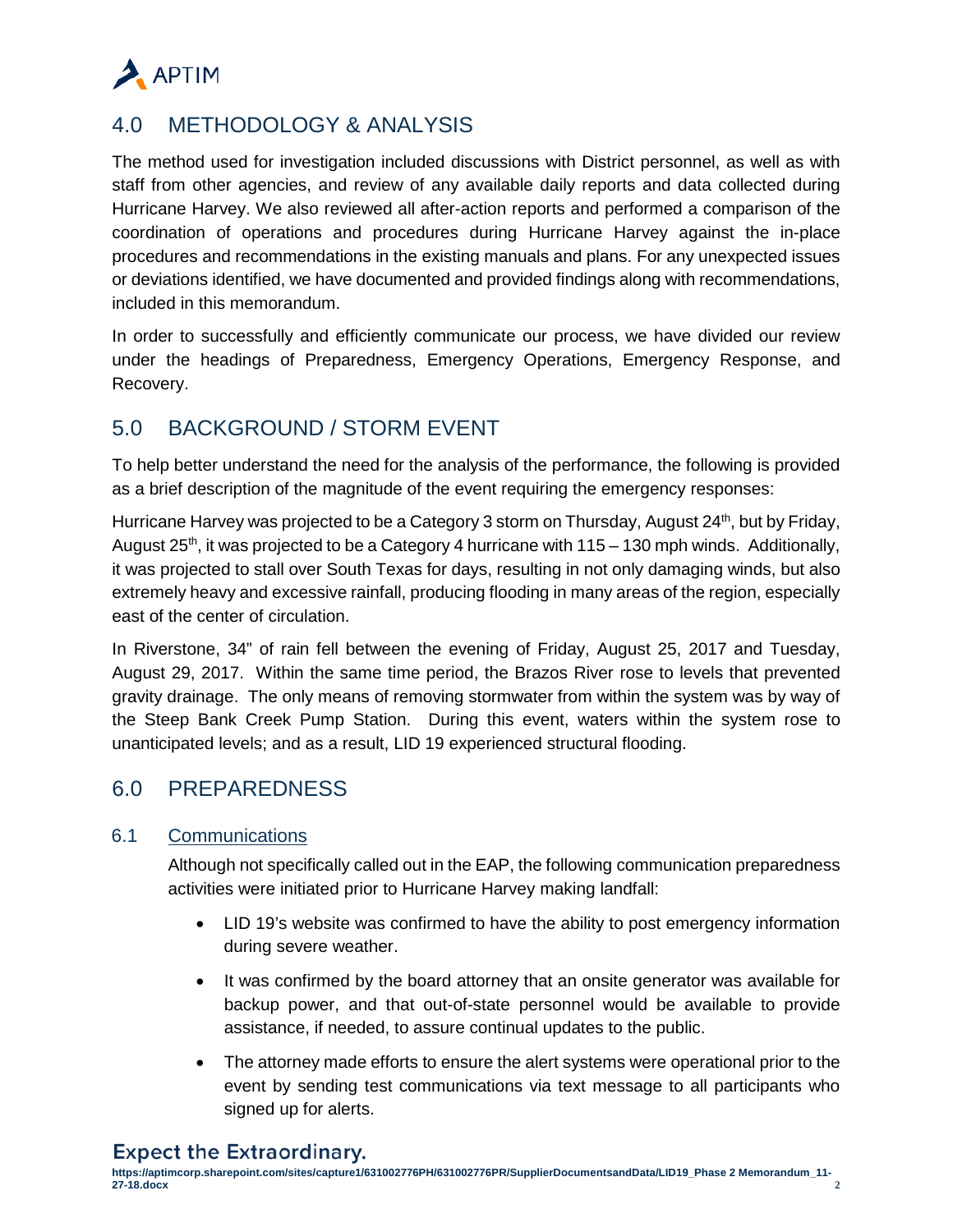

• The LID and its representatives (operator, engineer, and attorney) participated in the County's Emergency Operations Center calls in advance of Hurricane Harvey's landfall to receive updates from the National Weather Service (NWS) and the U.S. Army Corps of Engineers (USACE) on the threatening storms and to provide updates to the LID's preparedness.

#### 6.2 Facilities

LMS completed their inspection of the levee and drainage system to insure all waterways were clear of obstructions for proper drainage and were fully operational. The pump station and backup generator were checked and inspected for proper operation. All inspections were completed at least 24 hours prior to expected rainfall as stated in the EAP.

## 7.0 EMERGENCY OPERATIONS

#### 7.1 Communications

As part of the EAP, participation with the OEM and dissemination of updates to the public continued as normal, as the event escalated.

### 7.2 Levee inspections

The required levee inspections were performed in accordance with the EAP until the levee crowns were saturated with rainfall preventing safe access for inspection. Alternative means for inspections were considered and implemented.

#### 7.3 Pump Operations

Pumping operations began prior to the loss of gravity drainage. This preemptive action is not specifically included in the EAP.

## 8.0 EMERGENCY RESPONSE

#### 8.1 Communications

Lines of communication between the field operators and OEM were never lost.

With updates from NWS and USACE, the Engineer was able to advise on risks of flooding to allow LID 19 to make decisions regarding evacuation orders.

It is important to note that the orders of evacuation come from the County Judge. The LID provides recommendations based on relevant information but is not the final decision maker on how and when that information is disseminated to the public.

Due to the extreme rainfall in a short period, the window of advisory appeared to be very small, leading to multiple advisories in a short period of time that may have led to a decreased reaction time by the public. Impassable roads within the district reduced evacuation routes, which led to difficulties in monitoring the area. Once roads became

## **Expect the Extraordinary.**

**https://aptimcorp.sharepoint.com/sites/capture1/631002776PH/631002776PR/SupplierDocumentsandData/LID19\_Phase 2 Memorandum\_11- 27-18.docx 3**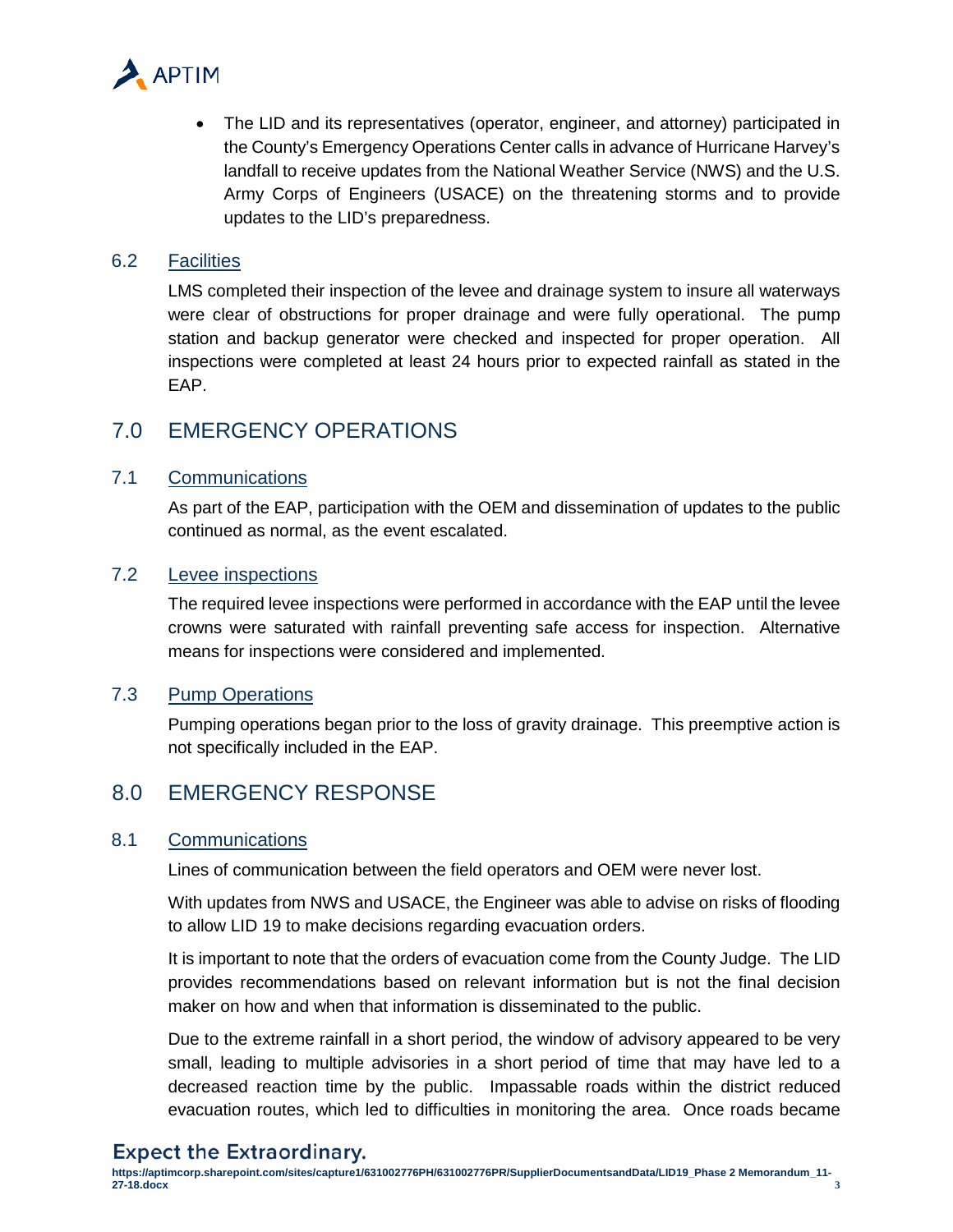

inaccessible, law enforcement resorted to door-to-door response efforts as well as investigation of stranded vehicles. At this point, law enforcement had limited availability to assist with roadblocks and handle emergency calls.

Although not a specific requirement of the EAP, response to public comments and questions were extremely hindered due to limited resources and availability. Additionally, the County manages mass communication advisories, rather than individual departments or agencies.

#### 8.2 Levee inspections

Levee inspections continued, as required, by drones and helicopters, but were limited by permissible weather.

#### 8.3 Pump Operations

It was reported on August 27, 2017, that the pump station was not able to keep up with the rain intensity, so temporary pumps were ordered immediately. Due to access issues, temporary pumps were not operational until August 31, 2017.

It is important to note that the pump station was staffed 24 hours/day. The Station did not lose power, even after a small power surge that occurred during the event that triggered the backup generator to function.

## 9.0 RECOVERY

#### 9.1 Communications

Continuous updates were provided to the County on the post-storm condition of LID 19. There was concern regarding the timeliness of debris removal by the county contractor; however, debris removal was found to have taken place in accordance with the requirements of the EAP.

#### 9.2 Levee inspections

In accordance with the EAP, the levees were inspected for any breaches and slides. There were minor incidents of rutting caused by inspection activities and installation of temporary pumps. Any debris located along the levees and outfall structures was removed and properly disposed.

#### 9.3 Pump Operations

The pump station was inspected, and all identified repair needs were addressed.

## 10.0 FINDINGS

No significant findings of any deviation from the EAP were noted. LID 19 personnel performed as best as practical under the given storm events of Hurricane Harvey.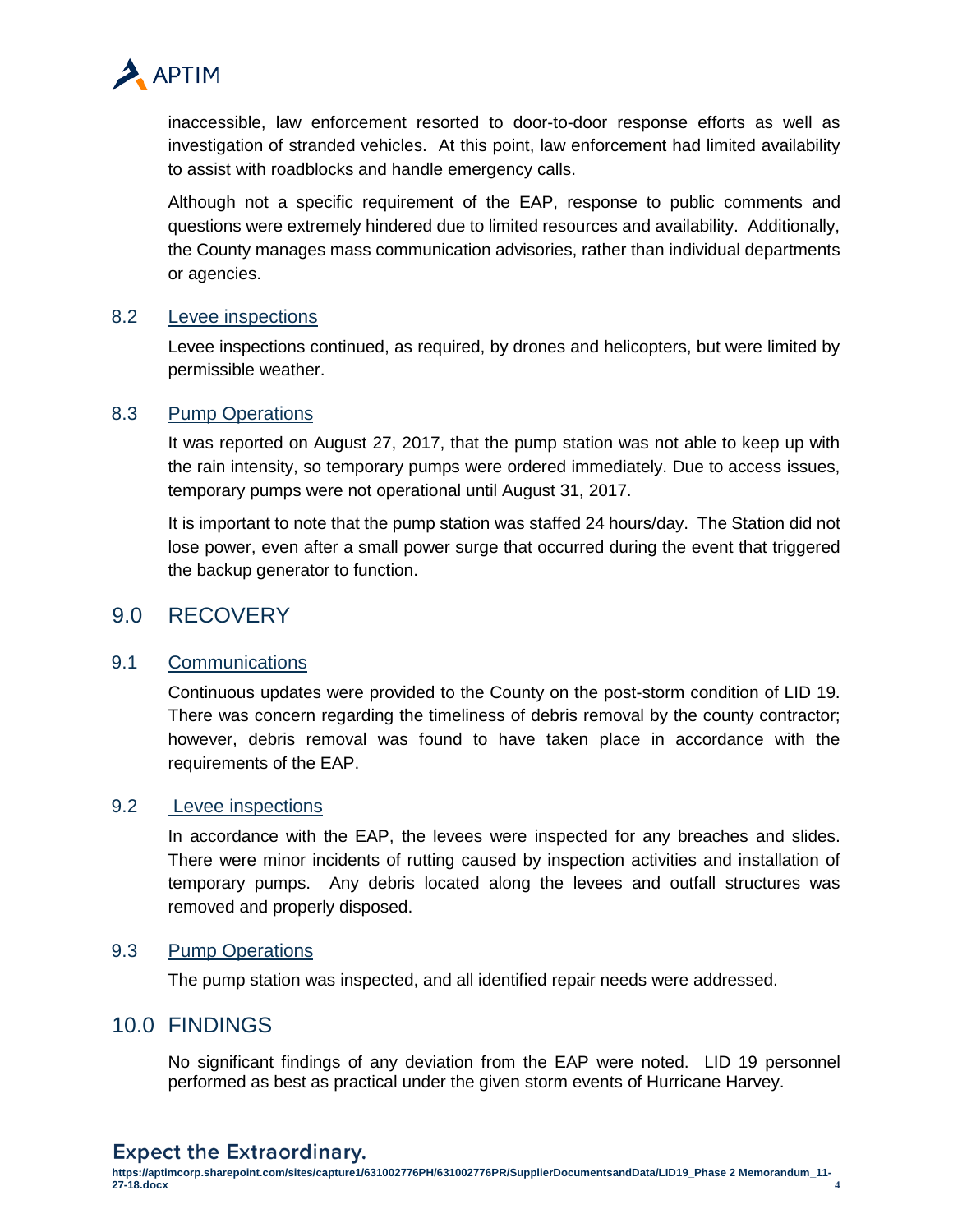

### 10.1 Communications

Communications chains were never broken between personnel in the field and the decision makers at the OEM. However, public communication was difficult to manage. For brief moments, calls went unanswered and false information was posted on social media by the public, causing confusion and frustrations among residents and business owners.

### 10.2 Levee inspections

Inspections continued throughout the event. When levees became inaccessible due to unsafe conditions, inspections were performed by other means.

No significant damage was noted, and no emergency repairs were performed.

#### 10.3 Pump Operations

Although not specifically included in the EAP, the preemptive action to run the pumps prior to losing gravity should be clearly understood. Since one of the gravity culverts must be closed on the upstream side to act as the pump station's outfall, the gravity flow in this location will be reduced to three culverts instead of four. Depending on water levels between the interior and exterior, this culvert may be able to still gravity flow more than the pump station's capacity. The installation of staff gauges at the pump station and the predictive model will help in deciding when this action will provide benefit. In this particular instance, without staff gauge data, it could not be determined whether it provided positive or negative benefits.

With regard to temporary pumps, the uncertainty of Harvey's impact on the Brazos River watershed and not having historical data of similar events effected the anticipation of ordering temporary pumps.

## 11.0 RECOMMENDATIONS

The main concerns and issues experienced during emergency efforts related to Hurricane Harvey resulted from inefficient communication. These issues can easily be mitigated, and recommendations to consider have been included in this memorandum. These recommendations are made to help LID 19 implement the EAP. In accordance with the after-action reports, APTIM agrees with the following recommendations that have already been provided, and some of these may have already been implemented:

#### 11.1 Communications

- Review website communications, including frequency of updates and procedures for responses to website inquiries and perform a comprehensive review of content.
- Consider methods to provide additional telephone and email responsiveness to residents.
- Work with Fort Bend County to understand procedures for issuance of evacuation orders and communication of safe evacuation routes.

## **Expect the Extraordinary.**

**https://aptimcorp.sharepoint.com/sites/capture1/631002776PH/631002776PR/SupplierDocumentsandData/LID19\_Phase 2 Memorandum\_11- 27-18.docx 5**